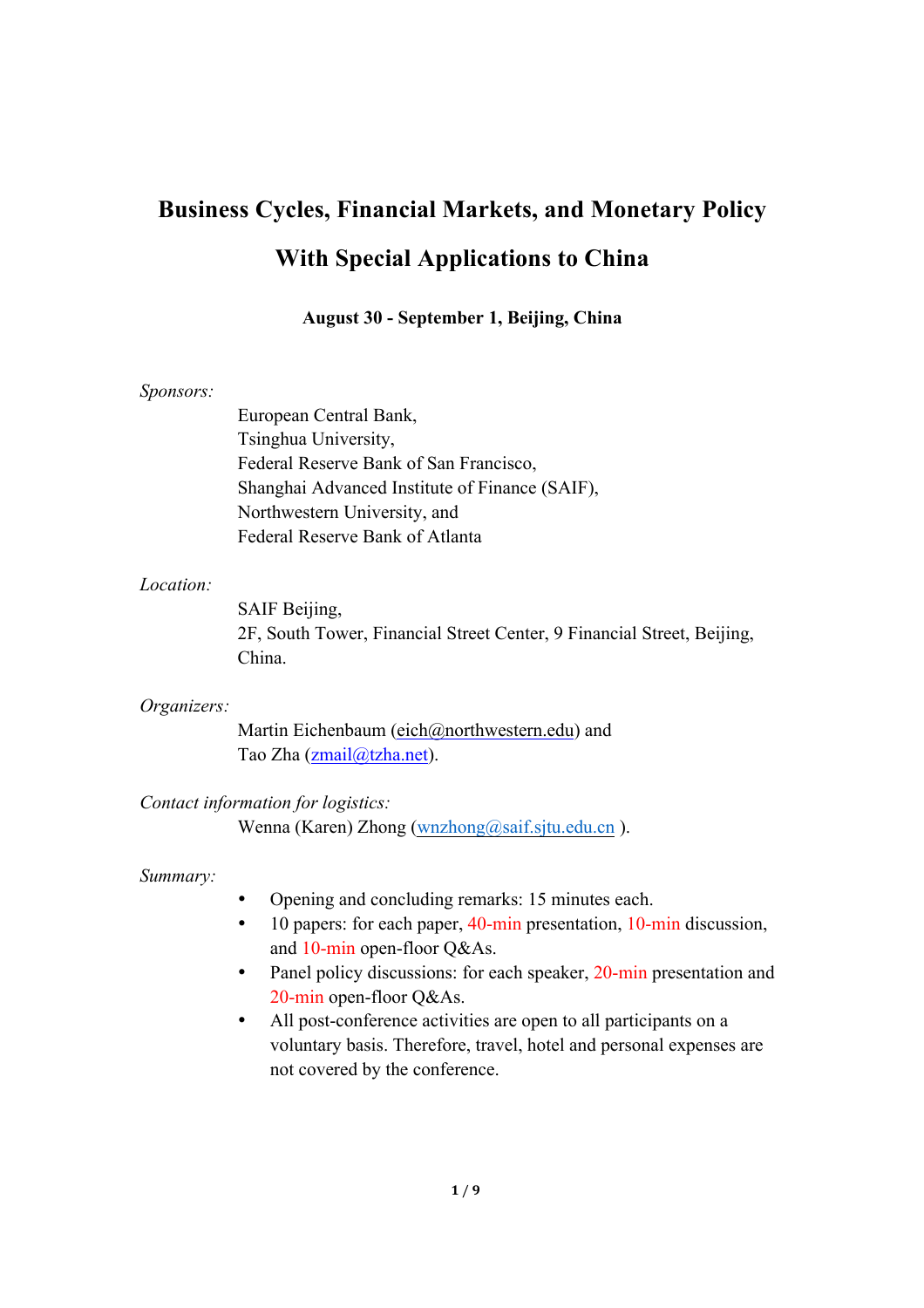## **Tuesday, August 30, 2016**

#### **12:00-12:40pm \*\*\*\*\*\*\*\* Lunch \*\*\*\*\*\*\***

- **12:45-12:50pm Welcome Remarks Chun Chang**, Shanghai Advanced Institute of Finance (SAIF)
- **12:50-2:00pm** Keynote Speech **Klaus Masuch**, European Central Bank **Structural reforms – A European perspective**

## **Session 1: Growth in China**

**Chair: Bernd Schnatz**, European Central Bank

## **2:00-3:00pm Firm Entry and Regional Growth Disparities: the Effect of SOEs in China**  Loren Brandt, University of Toronto Gueorgui Kambourov, University of Toronto **Kjetil Storesletten**, University of Oslo Discussant: **Min Ouyang**, Tsinghua University

## **Session 2: Income inequality in China**

**Chair: Bing Li**, Tsinghua University

**3:00-4:00pm Income and Consumption Inequality in China** Haiyan Ding, Shanghai University of Finance and Economics **Hui He**, International Monetary Fund Discussant: **Lei Fang**, Federal Reserve Bank of Atlanta

#### **4:00-4:15pm \*\*\*\*\*\*\*\* Coffee Break \*\*\*\*\*\*\*\***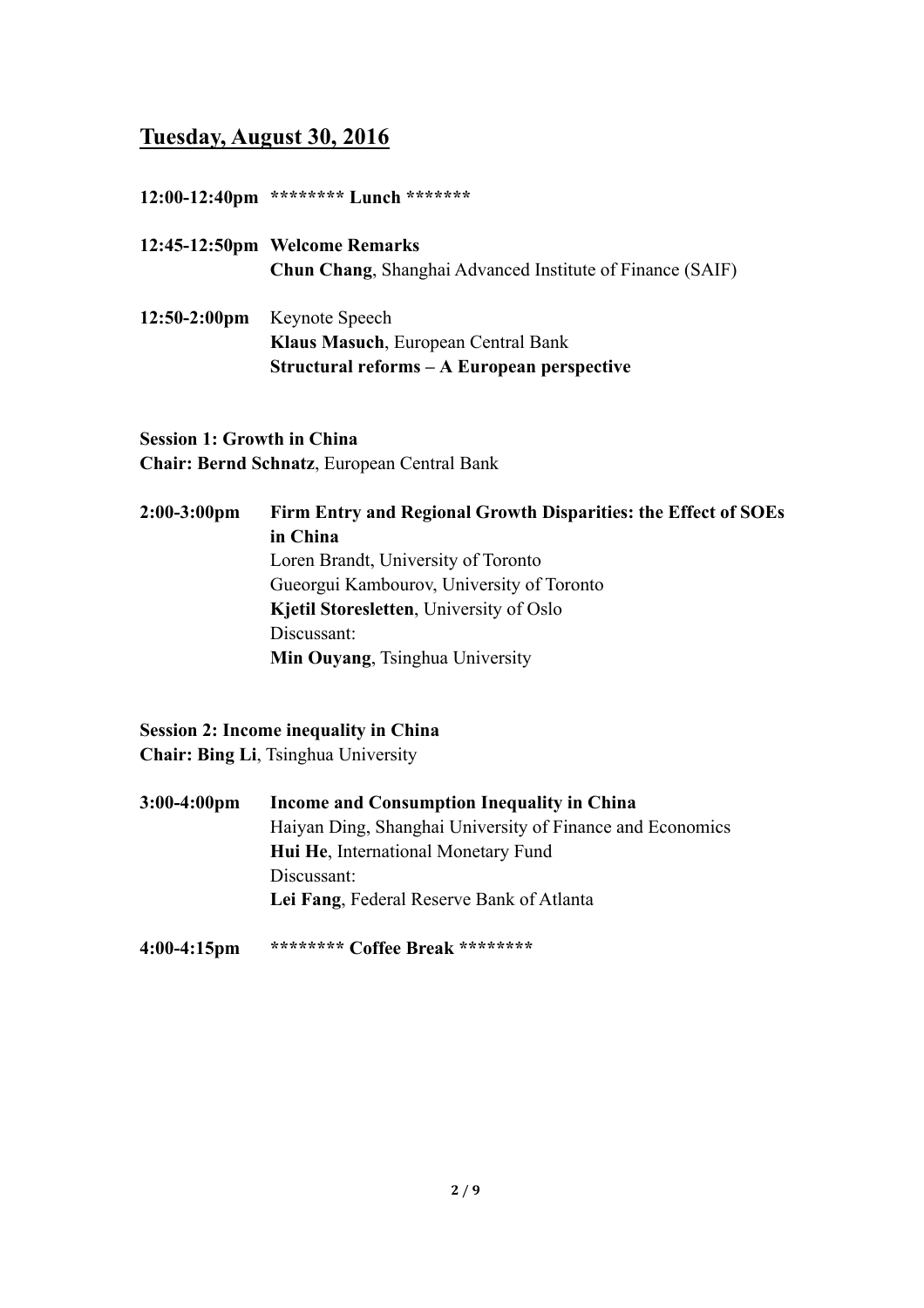#### **Session 3: Monetary policy in China**

Chair: **Liu Jun**, Shanghai Advanced Institute of Finance (SAIF)

**4:15-5:15pm Reserve Requirements and Optimal Chinese Stabilization Policy** Chun Chang, Shanghai Advanced Institute of Finance **Zheng Liu**, Federal Reserve Bank of San Francisco Mark Spiegel, Federal Reserve Bank of San Francisco Jingyi Zhang, Shanghai Advanced Institute of Finance Discussant: **Alistair Dieppe**, European Central Bank **5:15-6:15pm China Pro-Growth Monetary Policy and its Asymmetric Transmission** Kaiji Chen, Emory University Patrick Higgins, Federal Reserve Bank of Atlanta Daniel Waggoner, Federal Reserve Bank of Atlanta

**Tao Zha**, Federal Reserve Bank of Atlanta

Discussant:

**Bing Li**, Tsinghua University

**7:15-9:00pm \*\*\*\*\*\*\*\* Dinner \*\*\*\*\*\*\*\***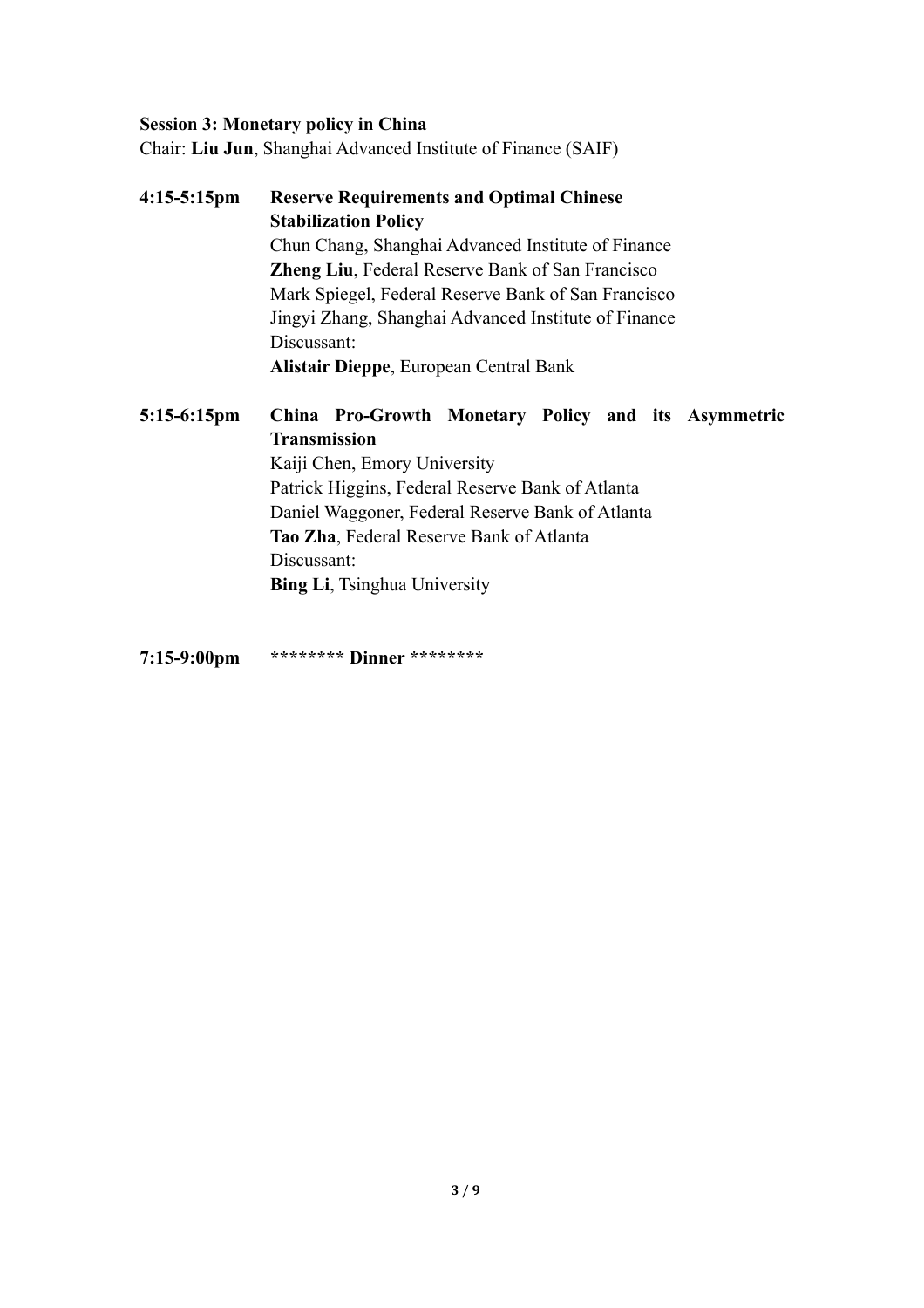## **Wednesday, August 31, 2016**

#### **Session 4: Financial Markets**

**Chair: Livio Stracca**, European Central Bank

**9:00-10:00am Empirical Determinants of Exchange Rates Martin Eichenbaum**, Northwestern University Ben Johannsen, Board of Governors of the Federal Reserve System Sergio Rebelo, Northwestern University Discussant: **Oreste Tristani,** European Central Bank

**Session 5: Growth in China (continued) Chair: Bernd Schnatz**, European Central Bank

|                                               | 10:00-11:00am Institutional Foundations of China's Growth and Slowdown |  |
|-----------------------------------------------|------------------------------------------------------------------------|--|
|                                               | Chong-En Bai, Tsinghua University                                      |  |
| <b>Chang-Tai Hsieh, University of Chicago</b> |                                                                        |  |
|                                               | Zheng Song, Chinese University of Hong Kong                            |  |
|                                               | Discussant:                                                            |  |
|                                               | John Fernald, Federal Reserve Bank of San Francisco                    |  |
|                                               |                                                                        |  |

- **11:00-11:15am \*\*\*\*\*\*\*\* Coffee Break \*\*\*\*\*\*\*\***
- **11:15-12:15pm The Making of an Economic Superpower - Unlocking China's Secret of Rapid Industrialization Yi Wen**, Federal Reserve Bank of St. Louis Discussant: **Nancy Qian,** Yale University
- **12:15-2:00pm \*\*\*\*\*\*\*\* Lunch \*\*\*\*\*\*\*\*** Keynote Speech **Shang-Jin Wei**, Asian Development Bank **Can China Transition to a More Innovative Economy?**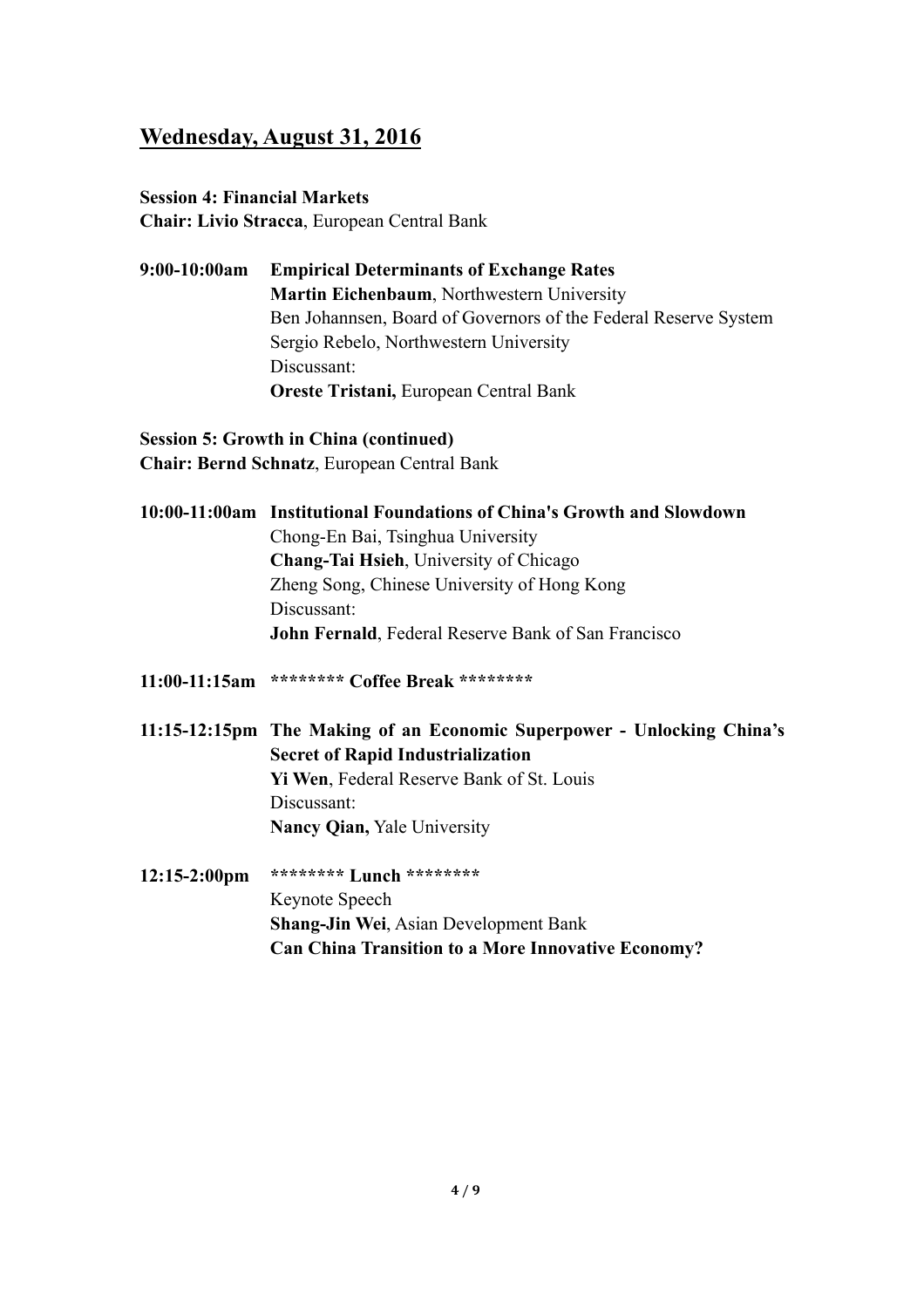## **Session 6: Banking and Credit**

**Chair: Jun Qian**, Shanghai Advanced Institute of Finance (SAIF)

| $2:00-3:00$ pm | Do Banks Pass Through Credit Expansions to Households that<br><b>Want to Borrow?</b>                                                                              |  |  |
|----------------|-------------------------------------------------------------------------------------------------------------------------------------------------------------------|--|--|
|                | Sumit Agarwal, National University of Singapore                                                                                                                   |  |  |
|                | Souphala Chomsisengphet, Office of the Comptroller of the Currency                                                                                                |  |  |
|                |                                                                                                                                                                   |  |  |
|                | Neale Mahoney, University of Chicago                                                                                                                              |  |  |
|                | <b>Johannes Stroebel, New York University</b>                                                                                                                     |  |  |
|                | Discussant:                                                                                                                                                       |  |  |
|                | Feng Dong, Shanghai Jiao Tong University                                                                                                                          |  |  |
| $3:00-3:15$ pm | ******** Coffee Break ********                                                                                                                                    |  |  |
| $3:15-5:15$ pm | <b>Policy Panel Discussions: International Monetary Policy</b>                                                                                                    |  |  |
|                | Moderator:                                                                                                                                                        |  |  |
|                |                                                                                                                                                                   |  |  |
|                | Martin Eichenbaum, Northwestern University                                                                                                                        |  |  |
|                | <b>Presentation: International Monetary Policy</b>                                                                                                                |  |  |
|                | Yudong Yao, Director of Research Department, People's Bank of                                                                                                     |  |  |
|                | China                                                                                                                                                             |  |  |
|                |                                                                                                                                                                   |  |  |
|                | Panelists:                                                                                                                                                        |  |  |
|                | <b>Peter Praet</b><br>Executive Board Member, European Central Bank                                                                                               |  |  |
|                | <b>Presentation: Financial Cycles and Monetary Policy</b>                                                                                                         |  |  |
|                | <b>Charles Evans</b> President, Federal Reserve Bank of Chicago                                                                                                   |  |  |
|                | Presentation: Are Low Monetary Policy Rates the New Normal?                                                                                                       |  |  |
|                |                                                                                                                                                                   |  |  |
|                | Eric Rosengren President, Federal Reserve Bank of Boston<br><b>Presentation: Observations on Financial Stability Concerns for</b><br><b>Monetary Policymakers</b> |  |  |
|                |                                                                                                                                                                   |  |  |
|                |                                                                                                                                                                   |  |  |
|                | Yiping Huang, Member of Monetary Policy Committee, People's                                                                                                       |  |  |
|                | Bank of China; Professor of Economics, Peking University                                                                                                          |  |  |
|                |                                                                                                                                                                   |  |  |
| 5:15-5:30pm    | <b>Concluding Remarks</b>                                                                                                                                         |  |  |
|                | David Altig, Federal Reserve Bank of Atlanta                                                                                                                      |  |  |
|                |                                                                                                                                                                   |  |  |
|                |                                                                                                                                                                   |  |  |
| $7:00-9:00$ pm | ******** Dinner *********                                                                                                                                         |  |  |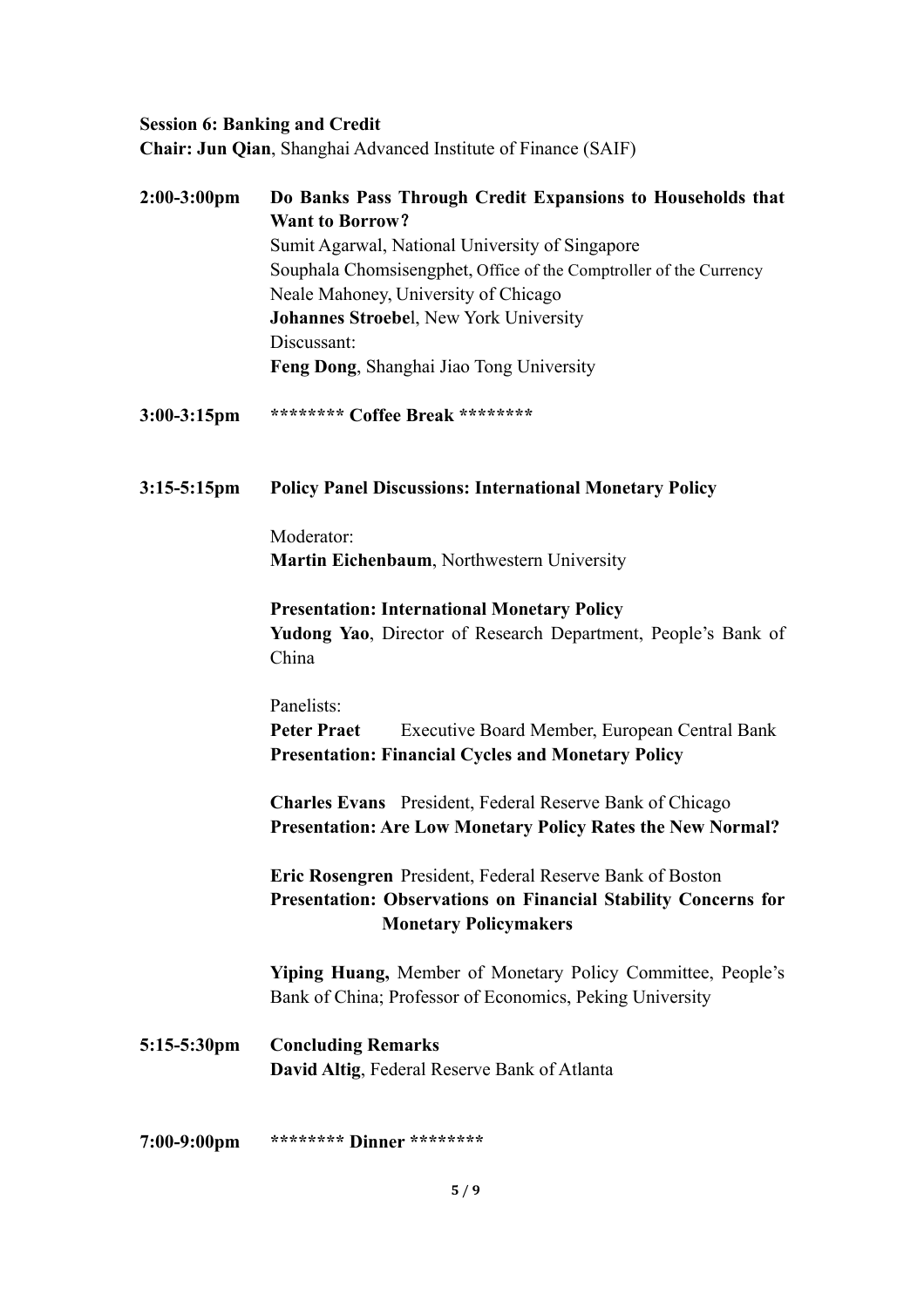## **Thursday, September 1, 2016**

## **Session 7 (optional): Recent development and Challenge of China's Fin-tech and Payment System**

*Organized jointly with Financial Research Institute of People's Bank of China*

Four presentations: for each one, there are 15 minutes for open-floor Q&A after the presentation.

#### **Moderator:**

**Chun Chang**, Shanghai Advanced Institute of Finance (SAIF)

| 9:00-10:15am Keynote Speech                                                                                    |  |
|----------------------------------------------------------------------------------------------------------------|--|
| Digital finance: logic and practice                                                                            |  |
| Long Chen, Chief Strategist, Ant Financial Services Group                                                      |  |
| 10:15-10:45am Application of Block Chain                                                                       |  |
| Xuchuan Wu, Secretary-General of Internet Finance Research                                                     |  |
| Center, Financial Research Institute, People's Bank of China                                                   |  |
| 10:45-10:55am ******** Coffee Break *********                                                                  |  |
| 10:55-11:30am Online Payment Firms in China: Development and Challenge<br>Ye Zhou, CEO, ChinaPnR Co., Ltd      |  |
| 11:30-12:05am Application of Fin-tech on the Securities Investment<br>Naisheng Yao, Vice President, JD Finance |  |
| 12:05-12:40pm Three Drivers Behind Financial Innovations Enabled by<br><b>FinTech</b>                          |  |
| Jie Hu, Professor of Practice, Shanghai Advanced Institute of Finance                                          |  |
| 12:40-12:55pm Concluding Remarks                                                                               |  |
| <b>Yudong Yao</b> , Director of Financial Research Institute, People's                                         |  |
| Bank of China                                                                                                  |  |
| 12:55-1:30pm ******** Lunch ********                                                                           |  |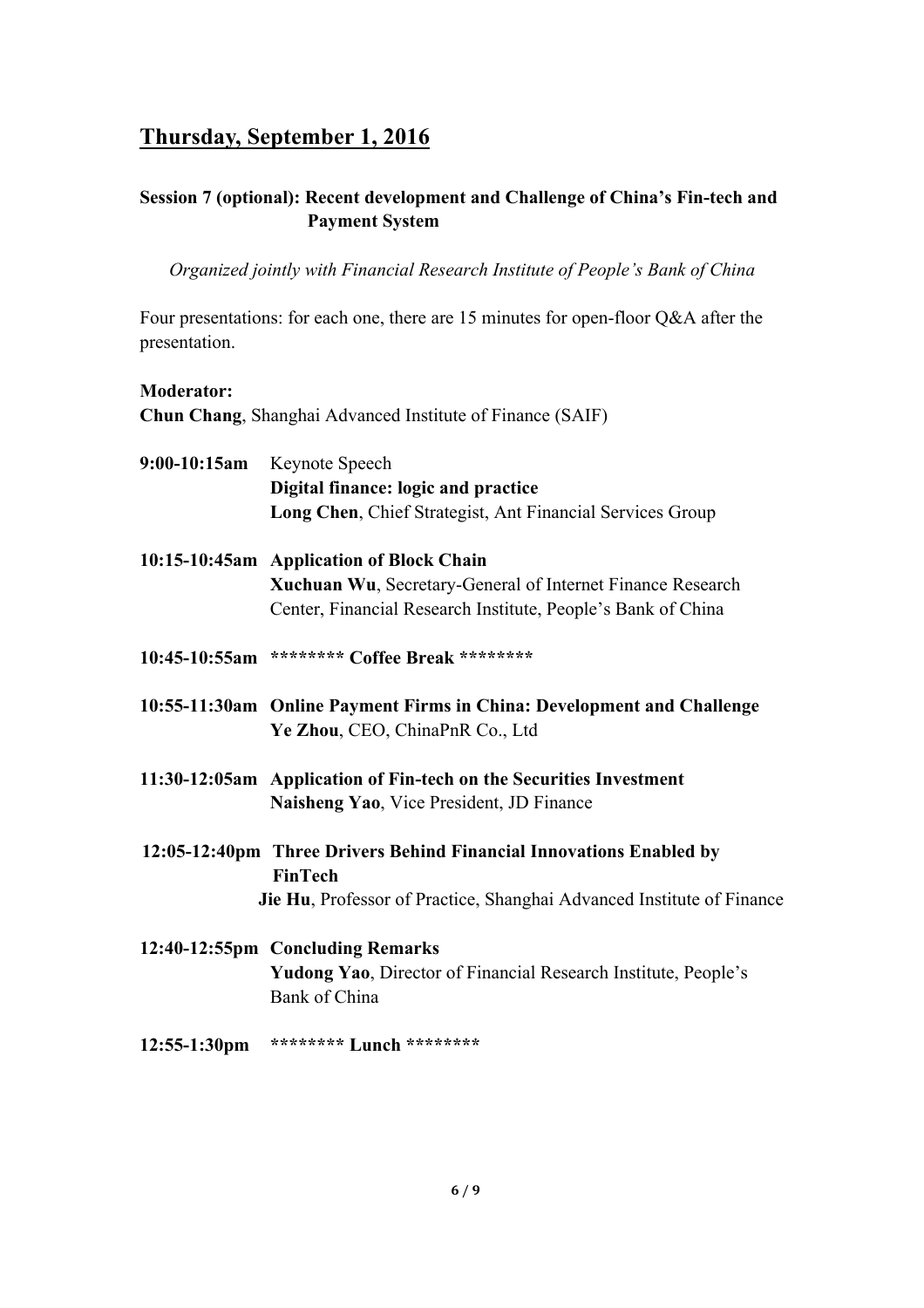## **Session 8: Financial Markets (continued)**

**Chair: Bing Li,** Tsinghua University

**1:30-2:30pm Impact of Securitization on Commodity Price Volatility Lawrence Christiano**, Northwestern University Discussant: **Anastasios Karantounias**, Federal Reserve Bank of Atlanta

## **Session 9: The Economy at the Zero Lower Bound Chair: Qing Liu**, Tsinghua University

**2:30-3:30pm Capital Flows and Global Imbalances at the ZLB** Ricardo J. Caballero, Massachusetts Institute of Technology (MIT) Emmanuel Farhi, Harvard University **Pierre-Olivier Gourinchas**, University of California, Berkeley Discussant: **Meixin Guo**, Tsinghua University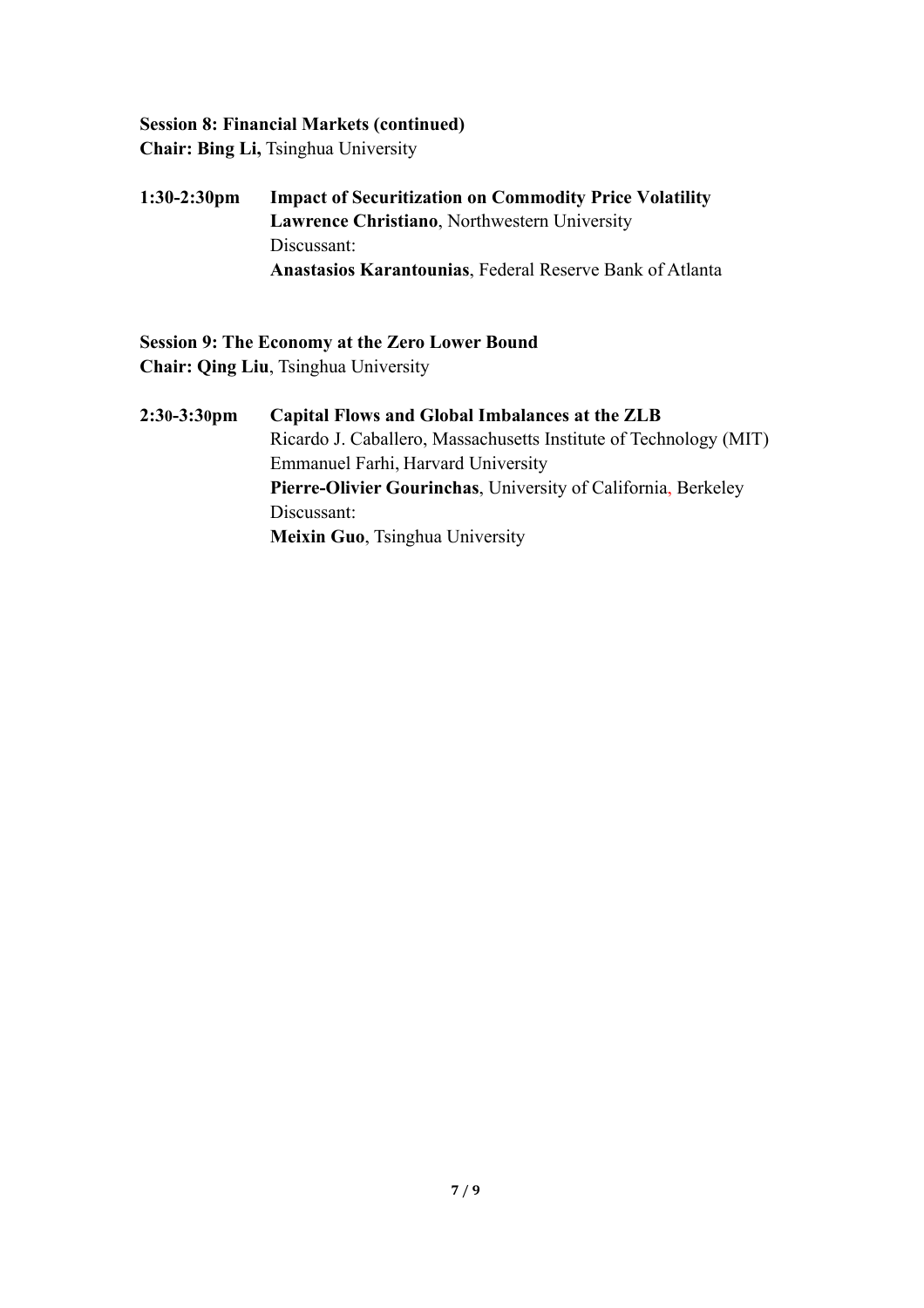# **Participants List (Alphabetical)**

| <b>Name</b>                      | <b>Institution</b>                           |
|----------------------------------|----------------------------------------------|
| <b>David Altig</b>               | <b>Federal Reserve Bank of Atlanta</b>       |
| <b>Chong-En Bai</b>              | Tsinghua University; People's Bank of China; |
| <b>Chun Chang</b>                | Shanghai Advanced Institute of Finance       |
| <b>Hongyi Chen</b>               | Hong Kong Institute for Monetary Research    |
| <b>Lawrence Christiano</b>       | Northwestern University                      |
| <b>Alistair Dieppe</b>           | European Central Bank                        |
| <b>Haiyan Ding</b>               | <b>Beijing Normal University</b>             |
| <b>Feng Dong</b>                 | Shanghai Jiao Tong University                |
| <b>Martin Eichenbaum</b>         | Northwestern University                      |
| <b>Charles Evans</b>             | Federal Reserve Bank of Chicago              |
| Lei Fang                         | Federal Reserve Bank of Atlanta              |
| <b>John Fernald</b>              | Federal Reserve Bank of San Francisco        |
| <b>Pierre-Olivier Gourinchas</b> | University of California at Berkeley         |
| <b>Meixin Guo</b>                | Tsinghua University                          |
| Hui He                           | <b>International Monetary Fund</b>           |
| <b>Chang-Tai Hsieh</b>           | University of Chicago                        |
| <b>Haizhou Huang</b>             | China International Capital Corporation      |
| <b>Yiping Huang</b>              | Peking University; People's Bank of China;   |
| <b>Anastasios Karantounias</b>   | <b>Federal Reserve Bank of Altanta</b>       |
| <b>Bing Li</b>                   | Tsinghua University                          |
| <b>Jun Liu</b>                   | Shanghai Advanced Institute of Finance       |
| <b>Qing Liu</b>                  | Tsinghua University                          |
| <b>Zheng Liu</b>                 | Federal Reserve Bank of San Francisco        |
| <b>Klaus Masuch</b>              | European Central Bank                        |
| <b>Yanliang Miao</b>             | State Administration of Foreign Exchange     |
| <b>Min Ouyang</b>                | Tsinghua University                          |
| <b>Peter Praet</b>               | <b>European Central Bank</b>                 |
| <b>Nancy Qian</b>                | <b>Yale University</b>                       |
| <b>Jun Qian</b>                  | Shanghai Advanced Institute of Finance       |
| <b>Sergio Rebelo</b>             | Northwestern University                      |
| <b>Eric Rosengren</b>            | Federal Reserve Bank of Boston               |
| <b>Stephane Rottier</b>          | European Central Bank                        |
| <b>Bernd Schnatz</b>             | <b>European Central Bank</b>                 |
| <b>Michel Soudan</b>             | European Central Bank                        |
| <b>Mark Spiegel</b>              | Federal Reserve Bank of San Francisco        |
| <b>Kjetil Storesletten</b>       | University of Oslo                           |
| <b>Livio Stracca</b>             | European Central Bank                        |
| <b>Johannes Stroebel</b>         | New York University                          |
| <b>Oreste Tristani</b>           | <b>European Central Bank</b>                 |